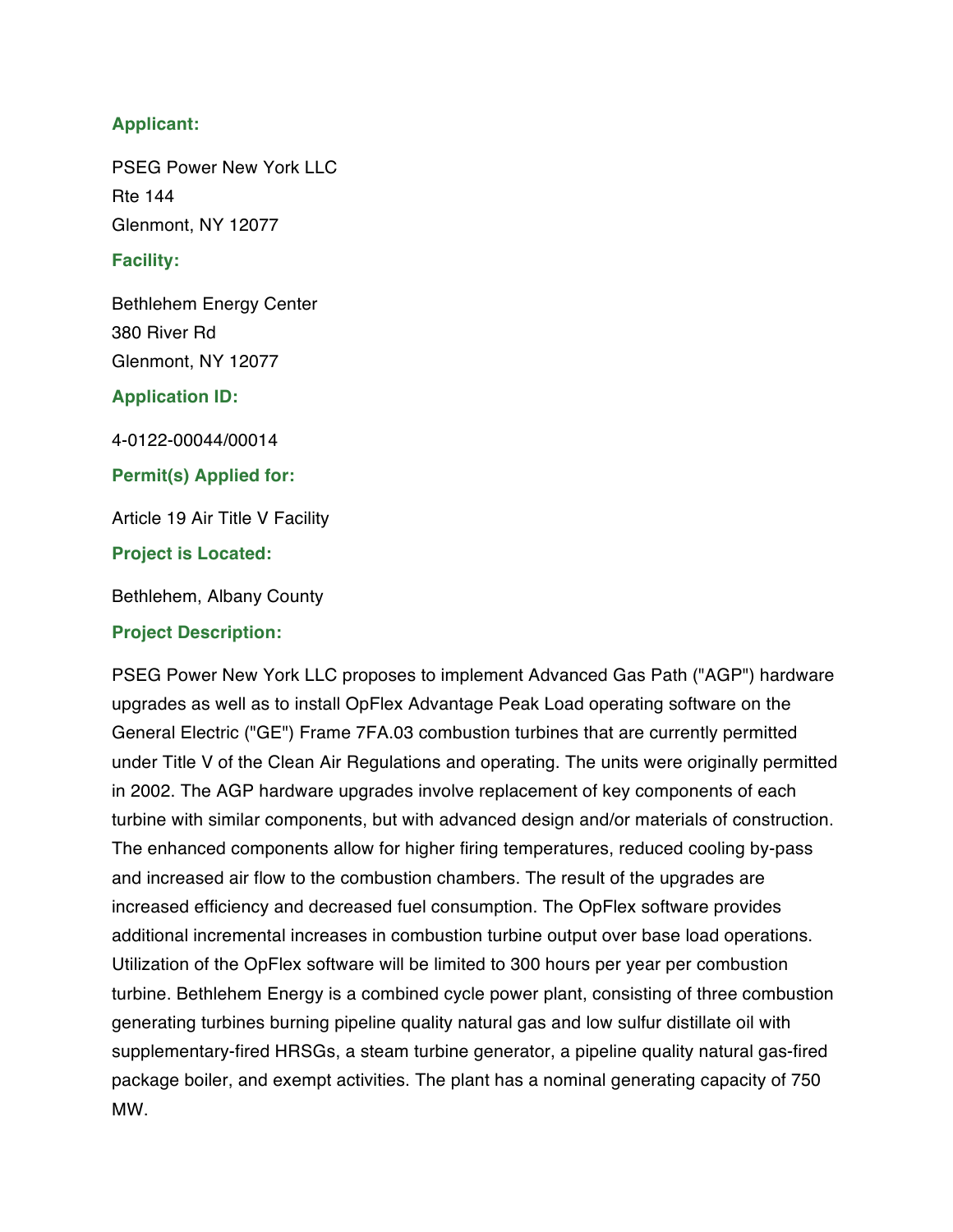In accordance with 6NYCRR Parts 621.7(b)(9) and 201-6.3(c), the Administrator of the United States Environmental Protection Agency (USEPA) has the authority to bar issuance of any Title V Facility Permit if it is determined not to be in compliance with applicable requirements of the Clean Air Act or 6NYCRR Part 201.

Persons wishing to inspect the subject Title V files, including the application with all relevant supporting materials, the draft permit, and all other materials available to the DEC (the "permitting authority") that are relevant to this permitting decision should contact the DEC representative listed below. The Draft Permit and Permit Review Report may be viewed and printed from the Department web site at: http://www.dec.ny.gov/chemical/32249.html.

DEC will evaluate the application and the comments received on it to determine whether to hold a public hearing. Comments and requests for a public hearing should be in writing and addressed to the Department representative listed below. A copy of the Department's permit hearing procedures is available upon request or on the Department web site at: http://www.dec.ny.gov/permits/6234.html.

## **Availability of Application Documents:**

Filed application documents, and Department draft permits where applicable, are available for inspection during normal business hours at the address of the contact person. To ensure timely service at the time of inspection, it is recommended that an appointment be made with the contact person.

## **State Environmental Quality Review (SEQR) Determination:**

Project is an Unlisted Action and will not have a significant impact on the environment. A Negative Declaration is on file. A coordinated review was not performed.

## SEQR Lead Agency: None Designated

## **State Historic Preservation Act (SHPA) Determination:**

The proposed activity is not subject to review in accordance with SHPA. The application type is exempt and/or the project involves the continuation of an existing operational activity.

## **Coastal Management:**

This project is located in a Coastal Management area and is subject to the Waterfront Revitalization and Coastal Resources Act.